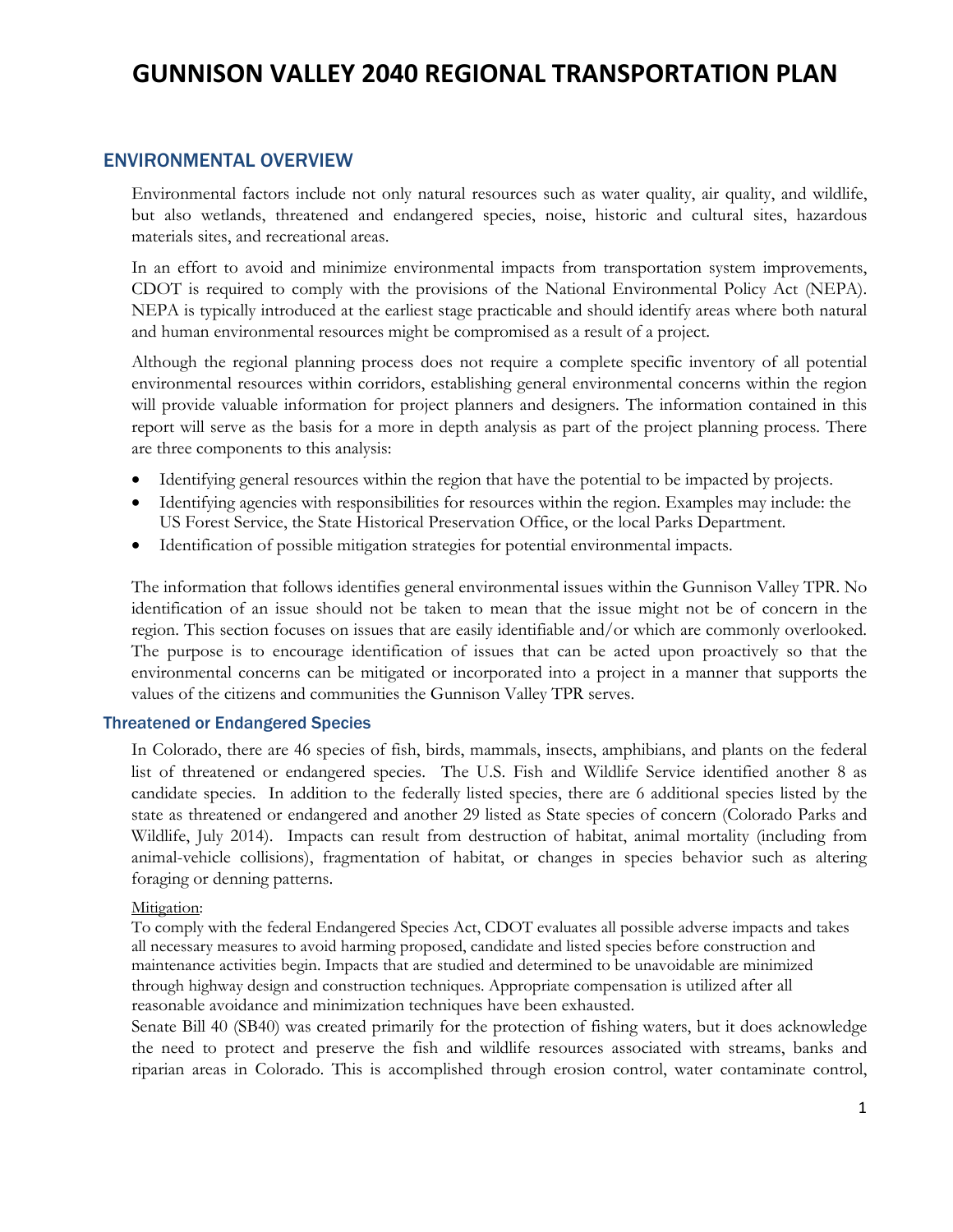discharge conditions, construction procedures, vegetation manipulation and noxious weed control. These measures, when properly used, can ensure that Colorado waters remain conducive to healthy and stable fish and wildlife populations which depend on the streams of Colorado.

The Migratory Bird Treaty Act (MBTA) protects all birds native to North America, with the exception of non-migratory upland game birds (e.g. quail, grouse, pheasant, turkey, etc.) and non-native birds (e.g., House Sparrow, European Starling, Rock Dove (common pigeon), and Eurasian Collared Doves). The MBTA states that it is "unlawful to pursue, hunt, take, capture, kill, possess, sell, purchase, barter, import, export, or transport any migratory bird, or any part, nest, or egg or any such bird." The MBTA currently protects more than 800 species of birds that occur in the U.S. CDOT has developed a set of specifications (Spec. 240) that are designed to protect migratory birds and comply with act.

### Air Quality

The Colorado Air Quality Control Commission, a division of the Colorado Department of Health and Environment, is responsible for developing and adopting a regulatory program to protect and improve air quality in Colorado. Typically, the commission is involved in the maintenance of the regulations through modification and revision. Much of the air quality management program currently is in place and has been adopted over time. Establishing new programs is occasionally considered by the commission. The commission oversees the implementation of the air quality programs. The commission is responsible for hearing appeals of the Air Pollution Control Division's implementation of the programs through permit terms and conditions and enforcement actions. Colorado's air quality management program regulates air pollutant emissions from stationary industrial sources, cars and light duty trucks, burning practices, street sanding and sweeping activities, and the use of prescribed fires. The air quality program also is focused on visibility, odor and transportation planning impacts to future air quality.

The Colorado Air Quality Control Commission distributed a "2012 Air Quality Data Report" from the Air Pollution Control Division addressing air quality issues and attainment designations in the state of Colorado. When discussing air quality in Colorado, the Air Quality Control Commission separates the state into six regions to more clearly address each region's air quality conditions and activities. The Gunnison Valley TPR falls within the Western Slope air quality region.

During the 1970s and 1980s, the U.S. Environmental Protection Agency (EPA) designated many Colorado cities and towns as non-attainment areas because the areas violated nationwide air quality standards. By the mid-1990s, many of these areas came into compliance with the various standards. All areas have been re-designated.

The re-designations are made possible by cleaner air, and through development and implementation of air quality management plans known as State Implementation Plans or "SIPs." These plans describe the nature of the air quality problems and the probable causes. The plans show projections of future pollutant levels and identify strategies to reduce these pollutants to acceptable levels. Telluride was re-designated as an attainment/maintenance area for the federal PM10 standards in 2001. The Congestion, Mitigation, and Air Quality (CMAQ) program, jointly administered by the FHWA and the Federal Transit Administration (FTA), is one source of funds to reduce congestion and improve air quality.

In order to comply with the Clean Air Act (CAA), the State of Colorado adopted the following standards/regulations that relate to transportation projects, which in turn apply to the Gunnison Valley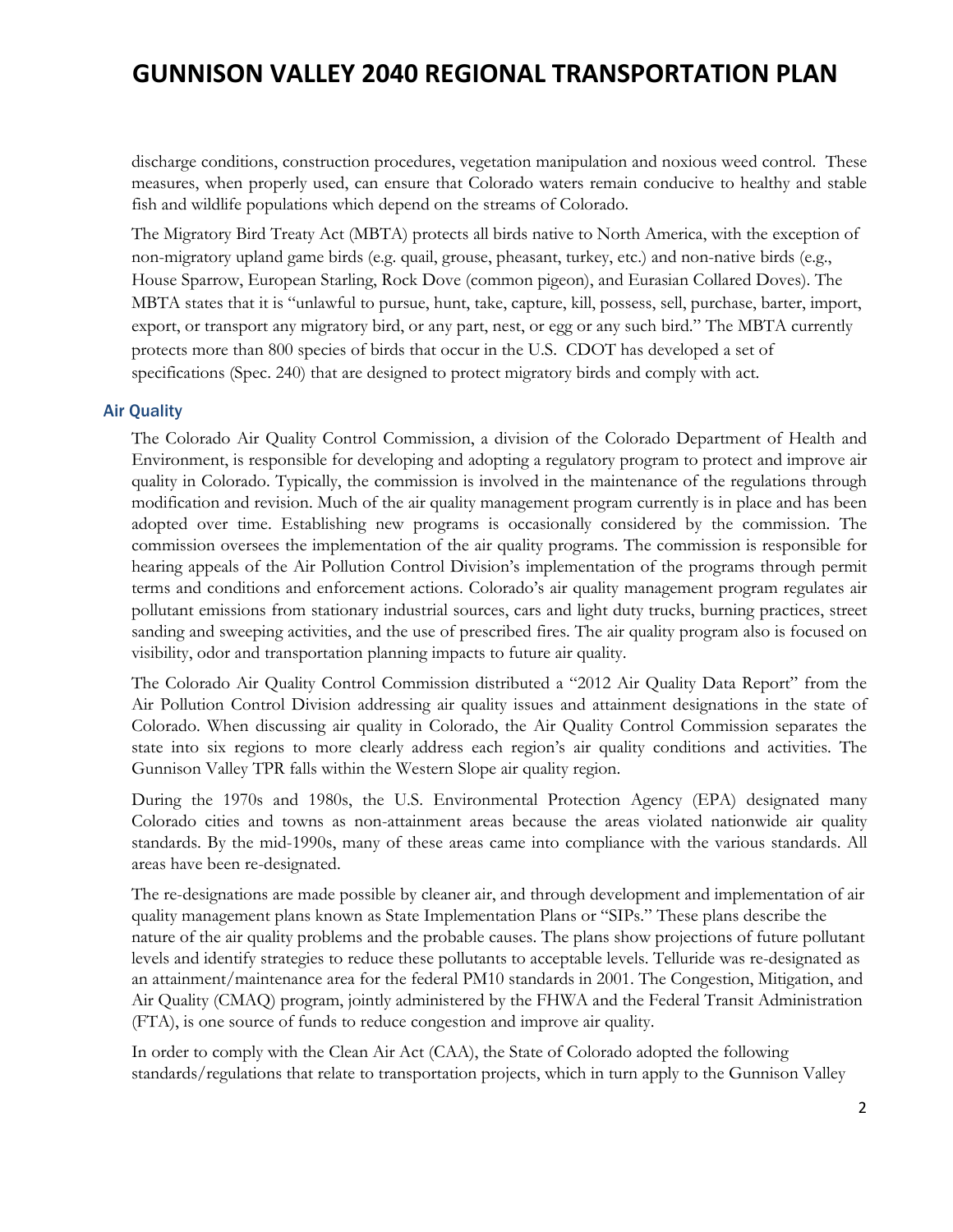TPR:

- Ambient Air Quality Standards Regulation This regulation established ambient air quality standards for the state and dictates monitoring procedures and data handling protocols. It also identified nonattainment areas in the state, which have historically violated federal and state air quality standards.
- State Implementation Plan Specific Regulations This regulation defines specific requirements concerning air quality control strategies and contingency measures for non-attainment areas in the state.
- Transportation Conformity, Reg. No. 10 This regulation defines the criteria the Colorado Air Quality Control Commission uses to evaluate the consistency between state air quality standards/objectives, and transportation planning and major construction activities across the state, as defined in the state implementation plans.
- Street Sanding & Sweeping, Reg. No. 16 This regulation sets specific standards for street sanding and sweeping practices.

### San Miguel County

The San Miguel County Planning and Environmental Health Department administer regulations aimed at protecting county air quality. The County has banned installation of solid-fuel burning devices in a 27 square mile area around Telluride to limit particle emissions. Paving is required for all new streets in this area to prevent pollution from vehicle re-entrained dust. The county has approved plans to pave existing roads as necessary to protect air quality and has installed permanent traffic counters on its most active highway segments to aid in correlating traffic volumes with pollution levels.

A computer model ("Wyndvalley 3") is being developed to help the county understand pollutant dispersions in the Telluride airshed and improve prediction of future pollution levels. A recently installed Graseby Beta Gauge, which provides real-time air quality monitoring, already has proven beneficial in charting daily patterns of accumulation and dispersion of particles.

Telluride became a demonstration site for the state's  $PM_{\alpha}$  monitoring network in 2000. Improved street sweeping, sanding and chemical de-icing practices by the town of Telluride - and a free gondola system linking Telluride and Mountain Village that opened in late 1996 - have helped reduce particle emissions to the lowest levels measured in the region since monitoring began in 1973.

Telluride/Mountain Village also has been re-designated from a  $\text{PM}_{\alpha}$  non-attainment area to maintenance mode, largely resulting from the use of CMAQ funds to pave dirt streets and implement a street sweeping program to help reduce emissions.

### Water Quality/Wetlands

The Gunnison Valley TPR is primarily in the Colorado River Basin except for portions of Hinsdale County, which is in the Rio Grande Water Basin. Blue Mesa Reservoir is a major reservoir in the Colorado River Basin within the Gunnison Valley TPR. In addition, the Gunnison River is the major river within the Colorado River Basin in the TPR. The Rio Grande Reservoir in the Rio Grande River Basin is located in Hinsdale County. For more information see http://waterknowledge.colostate.edu/rivers.htm.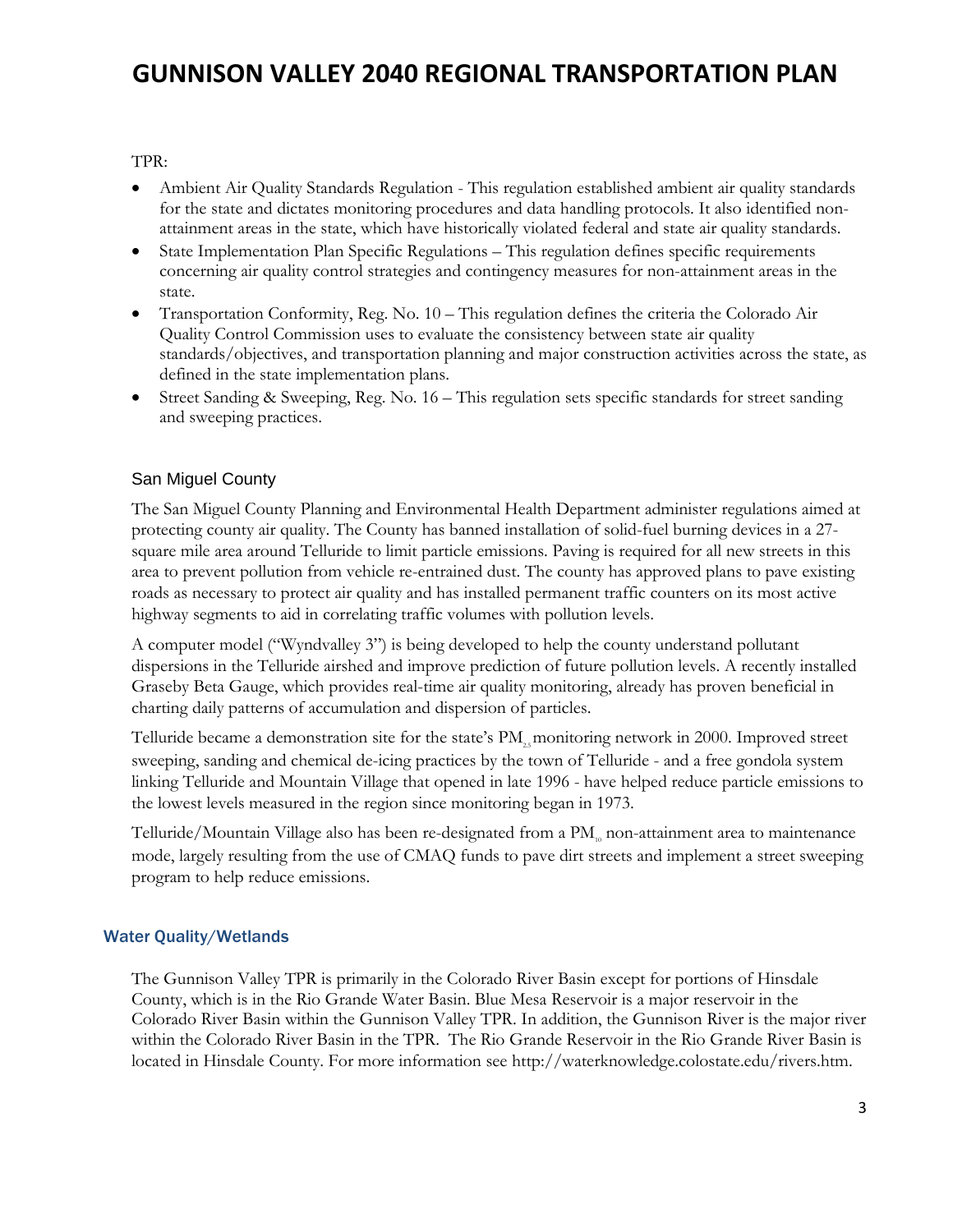Water quality in Colorado River Basin generally is satisfactory, although runoff from agricultural areas, abandoned mines, and naturally occurring saline ground water discharges causes localized problems. In the Gunnison Valley TPR, previous mining activities have also impacted tributaries to the Gunnison River. The Colorado River main stem is subject to elevated salinity levels due to naturally occurring springs and agricultural drainage through saline deposits. No notable water quality issues were specifically identified for the Rio Grande Reservoir.

The Water Pollution Control Act of 1972, later amended to include the Clean Water Act (CWA), protects the waters of the Gunnison Valley TPR. This Act promulgated the National Pollution Discharge Elimination System (NPDES) and created water discharge standards which include maintaining the chemical, physical and biological integrity of the nation's waters. Protection of these waters is done through regulatory review and permits. The U.S. Environmental Protection Agency (USEPA) administers the CWA across the nation, but has given the Colorado Department of Health and Environment (CDPHE) the authority to administer the CWA in Colorado. Therefore, any water quality permits required for projects must be obtained through the CDPHE.

#### Mitigation:

Some transportation projects that occur near highly sensitive water bodies, such as drinking water sources or impaired streams, can be required to implement best management practices to ensure that degradation of the water body does not occur.

Impacted wetlands are required to be mitigated on at least a 1:1 basis. For example, if five acres of wetlands are impacted, then five acres of wetlands must be replaced. The replacement wetlands are typically created as close to the impacted wetlands as possible and perform the same ecological and societal functions as the impacted wetlands. Wetland banks are becoming more prevalent and are available to purchase credits to replace impacted wetlands, if they are both in the same watershed.

#### **Noise**

The Federal Highways Administration (FHWA) Noise Abatement Criteria (NAC) defines noise levels, which, if approached or exceeded, require noise abatement consideration. FHWA requires all states to define at what value a predicted noise level approaches the NAC, thus, resulting in a noise impact. CDOT has defined "approach" as 1dBA less than the FHWA NAC for use in identifying traffic noise impacts in traffic noise analyses.

Noise abatement guidelines also state that noise abatement must be considered when the noise levels "substantially exceed the existing noise levels". This criterion is defined as increases in the L(eq) of 10.0 dBA or more above existing noise levels. As existing higher-speed transportation facilities are widened or new facilities are constructed noise becomes a greater issue. Noise can also be an issue for lower-speed facilities where steep grades or a high percentage of trucks exist. As a result of potential impacts, a noise analysis is required of all projects involving federal funding the meet criteria that define projects likely to cause noise impacts.

#### Mitigation:

If noise impacts exceed the FHWA criteria, mitigation is evaluated based on its feasibility and reasonableness. Common noise mitigation techniques include walls and earthen berms separating traffic from other land uses.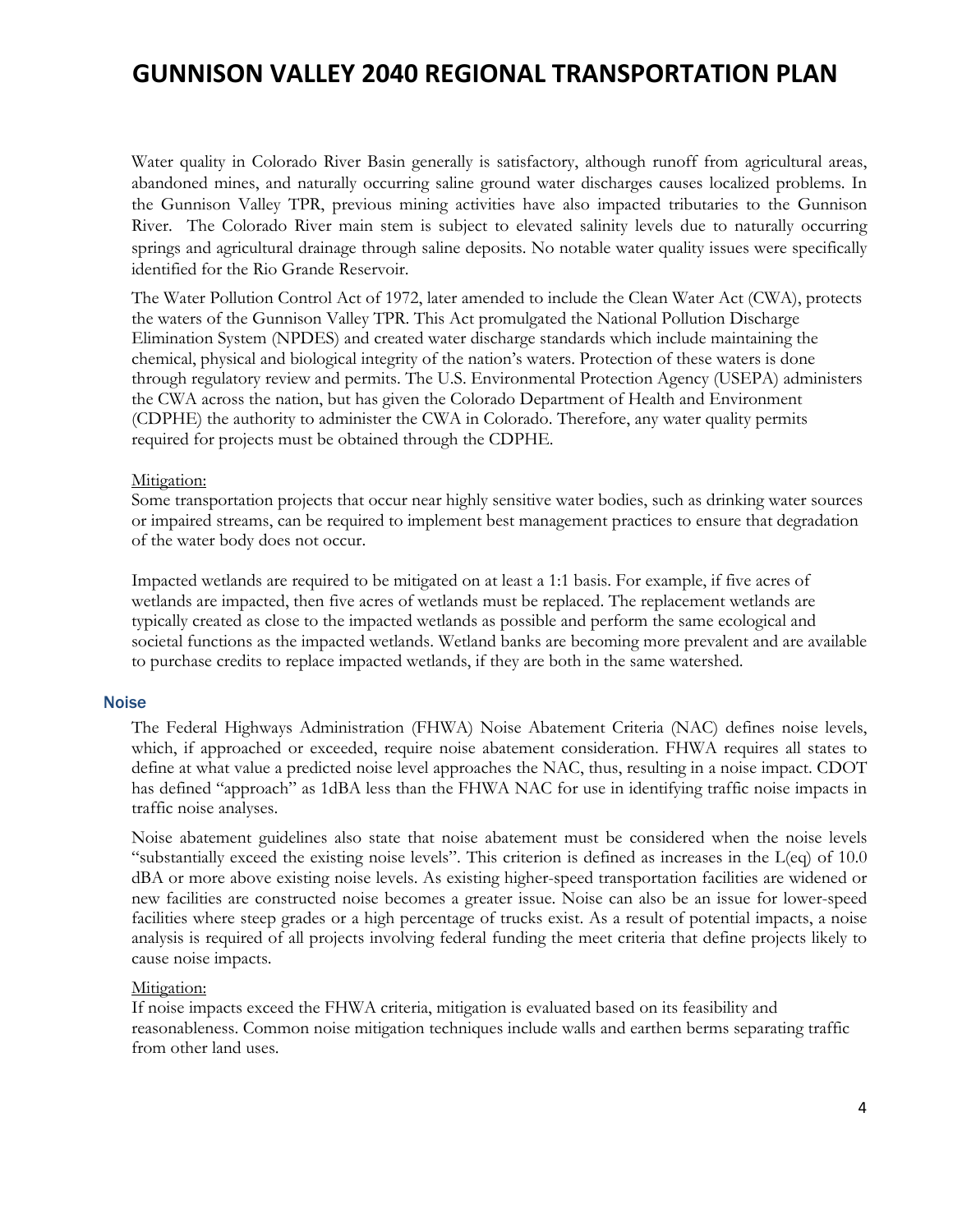#### Historical/Archaeological Sites

Section 106 of the National Historic Preservation Act (NHPA) sets forth the process that federal agencies and their designated representatives must follow when planning undertakings that have the potential to affect significant historical and archaeological resources, known collectively as "historic properties." Typical historic resources include buildings, residential neighborhoods, commercial districts, agricultural complexes, bridges, canals, ditches, reservoirs, railroad lines and landscapes. Archaeological sites include surface scatters of chipped stone, ground stone or ceramic artifacts, architectural and non-architectural features (e.g., pit houses and fire hearth remains, respectively), or any area exhibiting evidence of intact subsurface cultural materials. More information on properties presently on or determined eligible for the National Register of Historic Properties is available on the website of History Colorado (formerly the Colorado Historical Society) at http://www.historycolorado.org/oahp.

#### Mitigation:

The State Historic Preservation Officer (SHPO) must be consulted to determine if sites that have not been entered into the National Register of Historic Places are eligible for inclusion on that list. The SHPO must also be consulted to determine the effects projects may have on historic properties. In addition, more than 40 Native American tribes have a historic interest in various parts of Colorado. The NHPA mandates that FHWA and CDOT consult with Native American tribes during the planning of federal-aid transportation projects both on and off Indian Reservations.

#### Paleontological Resources

Paleontological resources are non-renewable resources that include fossils (defined as the remains or traces of once-living organisms preserved in the geological record, generally more than 10,000 years old), some sub-fossil remains, and the geological context in which fossil or subfossil remains are found. Some fossils found in Colorado include the bones and tracks of vertebrates such as dinosaurs and mammoths, shells of marine invertebrates such as ammonites, and leaf impressions of prehistoric plants. Although paleontological resources specifically exclude any remains which are found in a human-oriented or archaeological context, they are protected under many of the same federal and state regulations as archaeological resources. Regulations specific to paleontological resources include the Paleontological Resources Preservation Act (PRPA) of 2009.

Colorado is very rich in paleontological resources, but the density of those resources varies depending on the geology of the specific area being studied. For this reason, the first step in determining the paleontological sensitivity of a project area is to check its geology based on the best available maps.

#### Mitigation:

If the project will be disturbing sensitive geologic units, a search of museum records and a pedestrian survey of the project area are conducted to determine whether any previously identified or new fossil localities, respectively, will be disturbed. Clearance or mitigation will then be recommended at the discretion of the trained and permitted paleontologist conducting the search and survey.

#### Hazardous Materials

The potential to find hazardous materials during the construction of a transportation facility always exists. Hazardous materials are regulated under several programs, including: the Resource Conservation and Recovery Act (RCRA) and the Comprehensive Environmental Response, Compensation and Liability Act (CERCLA). The CERCLIS (Comprehensive Environmental Response, Compensation and Liability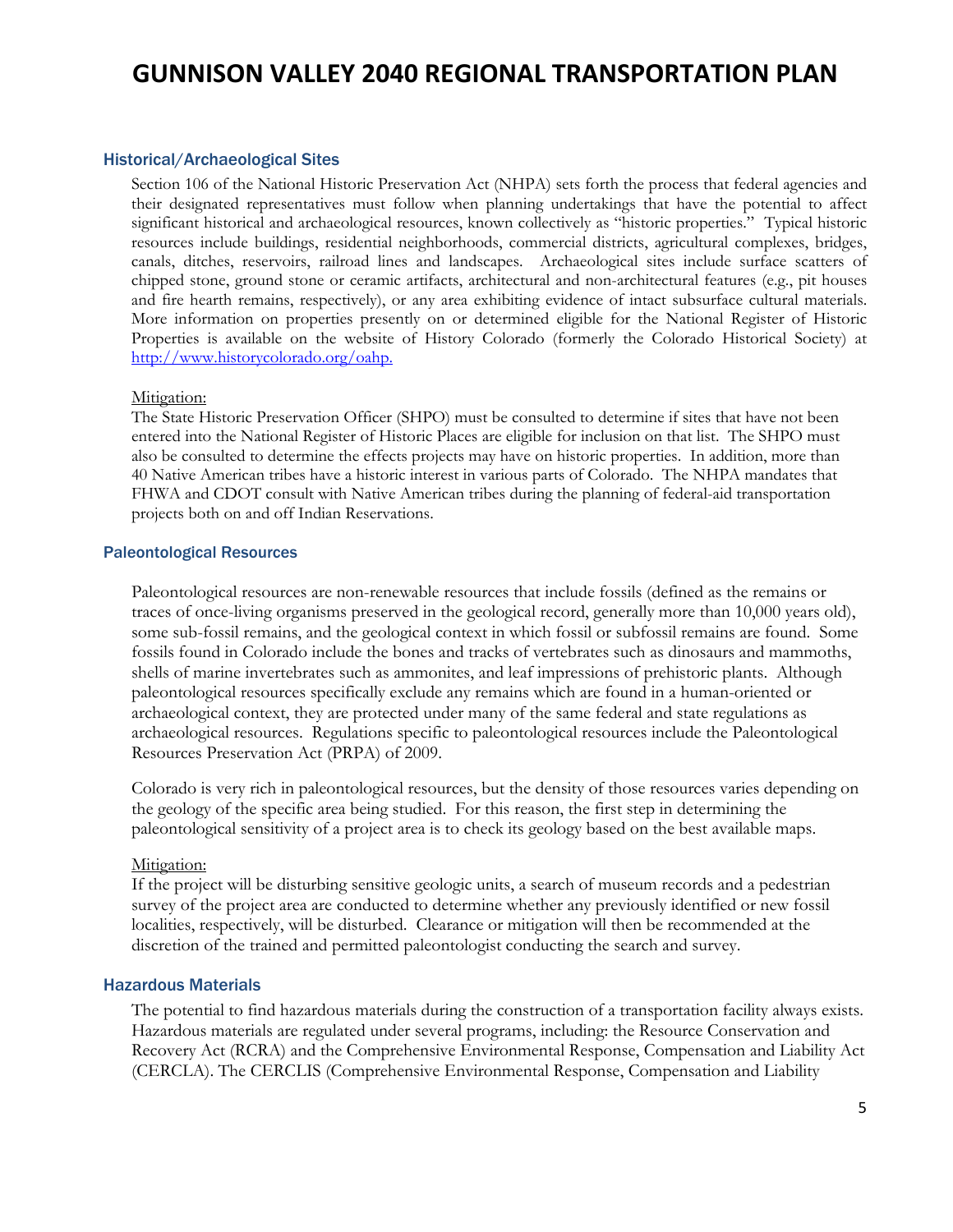Information System) Database contains information on hazardous waste sites, potentially hazardous waste sites and remedial activities across the nation. The database includes sites that are on the National Priorities List (NPL) or being considered for the NPL. There are two NPL sites within the Gunnison Valley TPR:

- Standard Mine in Gunnison County
- Union Carbide's Uravan Uranium Project in Montrose County

However, this does not include other potential hazardous material contamination. Certain land uses frequently result in a higher potential for location of hazardous waste or materials. Examples of land uses often associated with hazardous materials include industrial and commercial activities such as existing and former mining sites; active and capped oil and gas drilling operations and pipelines; agricultural areas using chemical fertilizers, insecticides, and pesticides; and railroad crossings where there have been accidental cargo spills. Active, closed and abandoned landfill sites are also potential problem areas for transportation facility construction as are gasoline stations that potentially have leaking underground storage tanks. The RCRA online tool is: http://www.epa.gov/emefdata/em4ef.home; for information on sites identified as having serous hazardous waste issues, see http://www.epa.gov/superfund/sites/query/queryhtm/nplmapsg.htm

#### Mitigation:

Typical mitigation/remediation strategies associated with common hazardous materials discovered during construction are to remove the contaminated soil from the site and dispose of the materials appropriately or stabilize contamination on site where possible. Depending upon the type of contamination, disposal can include solid waste landfills, hazardous waste landfills, or on-site treatment. Mitigation also can include a site-specific health and safety plan for construction workers that specifies how hazardous materials will be handled.

#### Environmental Permits

The following list of permits is meant to provide information needed to comply with basic environmental permitting requirements for construction activities. It is impossible to be all-inclusive and addressing every situation. These are just some of the more common permits associated with construction activities.

- County/State Air Permit (for construction activities, grading, clearing, grubbing)
- County/State Demolition Permit (these permits may also require a utility disconnect permit from your local utility department)
- Source Air Permit (APEN) (concrete batch plant, haul road, fuel storage tank)
- Sandblasting Permit
- Construction Dewatering Permit
- Sand & Gravel Permits (Certificate of Designation)
- Construction Storm water Permit
- Compliance with a Municipality Separate Storm Sewer System (MS4) Permit
- US Army Corps of Engineers 404 Permit (waters of the U.S., including wetlands)
- Floodplain Permit
- Plant and Wildlife Surveys (Colorado hookless cactus, Migratory Bird Survey)